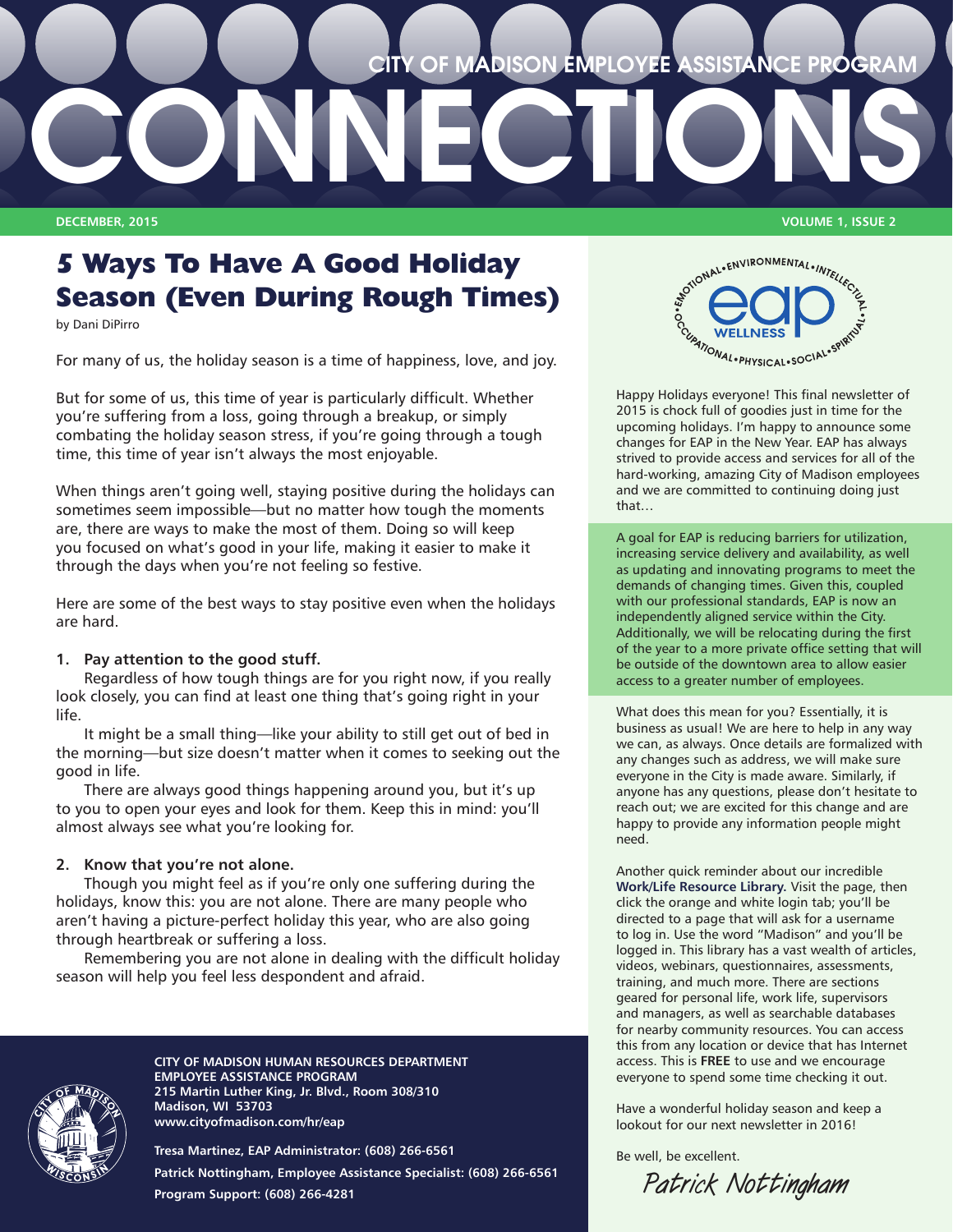#### **3. Interact with others.**

You might not feel like interacting with others if you're feeling unhappy or heartbroken, but if you motivate yourself to get up, get out, and be social, you'll certainly improve your mood.

Even when you don't feel like interacting, doing so will give you a chance to pick up on the positivity of others and you might actually find yourself having a good time.

Try not to be held back from socializing, because if you get out, you give others a chance to cheer you up.

#### **4. Realize how lucky you are.**

Focusing on your good fortune (even when you aren't feeling so fortunate) can transform the way you see the world and your current situation. One of the quickest ways to put your life in perspective and recognize how fortunate you are is to spend time with others less fortunate than you.

There are often great volunteer opportunities around the holidays — soup kitchens, toy drives, etc. — and taking advantage of these opportunities by donating your time is a great way to give back to your community and brighten your spirits in the process.

#### **5. Try to see the big picture.**

Take a step back and try to see the big picture. This year might be tough. Next year might be hard too. But you know what? There will be a holiday season when you will be one of the ones laughing and smiling and spreading holiday cheer.

Stay positive and focus on the good things in your life and you will once again be lifted up by the spirit of the holidays.

### **The Takeaway**

If you're not in the holiday mindset this year, the constant holiday cheer and pressure to be happy can be stressful. However, if you focus your attention on trying to stay positive and do your best to make use of the tips above, it's possible to make this a holiday season during which you might just find a bit of hope, happiness, and joy.



# **Mindfulness in Daily Life**



Christy Matta, M.A.

Mention *Mindfulness* a large portion of the population tunes right out. Meditation - that's not for me, you might think. In many people's minds, mindfulness and meditation mean sitting quietly for hours at a time contemplating life. Or focusing on breathing or simply being.

With the hectic schedules of most Americans, setting aside time for meditation might seem an impossible feat. But, while mindfulness can include a more meditative practice or sitting quietly and focusing your attention, it also can be practiced in everyday life.

In his book *Peace is Every Step,* Buddhist monk and mindfulness teacher Thich Nhat Hanh recommends bringing mindfulness into every day activities, such as answering the phone. Whether it's a ringing phone that finds us whatever we may be doing or constant access to email, we can all relate to feeling tyrannized by modern conveniences.

Our constant digital connection can interrupt every day activities like eating dinner or reading the paper. The awareness of a ringing phone or unread email can activate a number or emotions, including anxiety.

If you're resolved to stay connected and respond to those emails and phone calls, Thich Nhat Hanh has a few recommendations to bring mindfulness into the moment. Perhaps following his suggestions will reduce your anxiety and at the same time make your connection to the person on the other end of the phone/email more effective.

- When the phone rings or you're aware an email has arrived, relax the muscles of your face and smile.
- While smiling, say to yourself "Listen. This sound brings me to my true self."
- Continue to practice breathing and smiling until the 3rd ring of the phone (or for about a minute after you've gotten an email).
- Remember that you are your own master. If you are irritated or angry at the interruption, the person on the other end of the phone will pick up on your negativity. On the other hand, if taking a moment before reacting to the interruption has helped to calm and center you, you will respond to the person with more openness.

The point of this exercise is to remember that you don't have to do hours of meditation to bring mindfulness into your life. Simply taking a moment to breathe, calm and center yourself in the midst of hectic and busy days can allow you to be more mindful. You might find that the it also results in greater productivity and less frenzied days.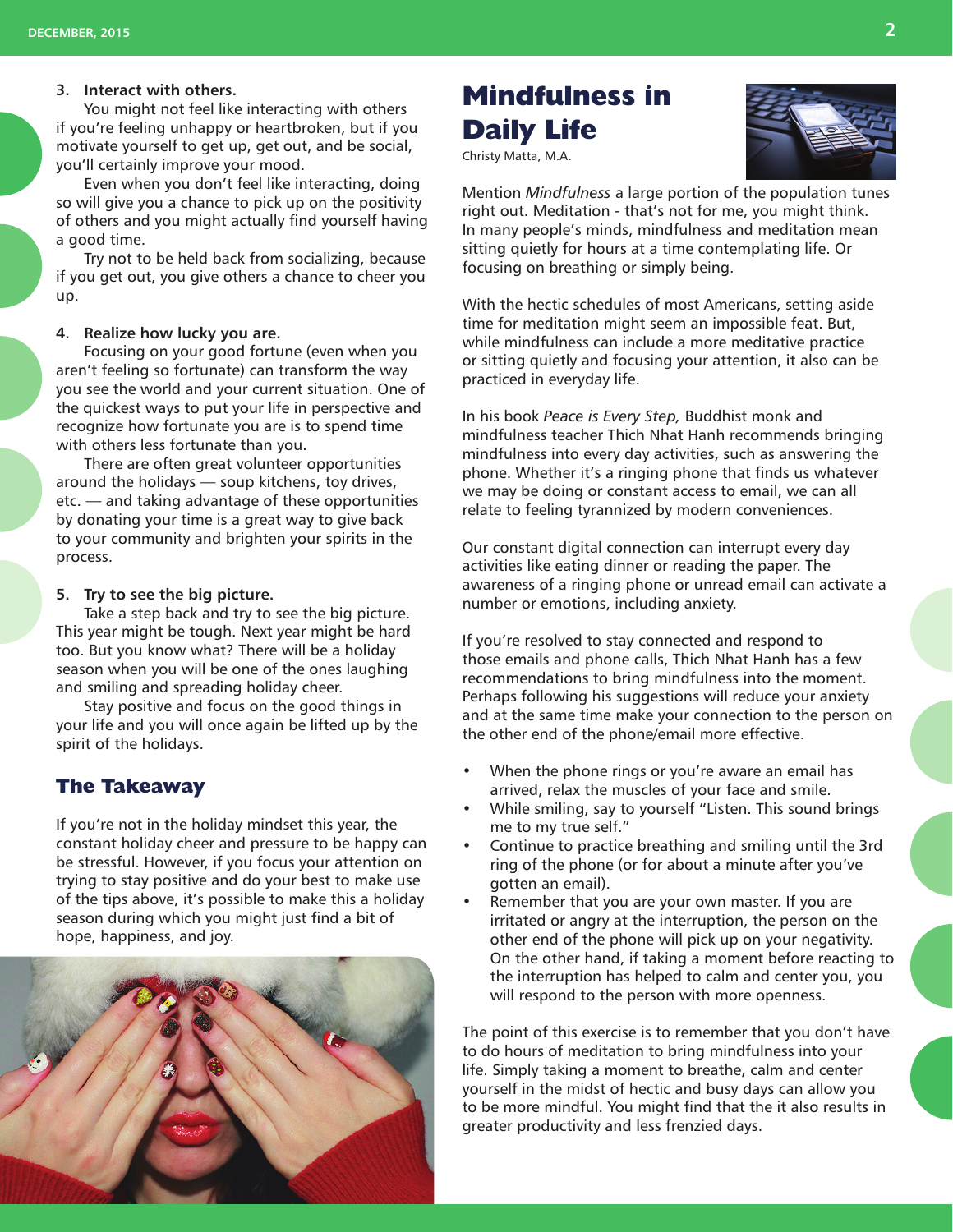# **10 Best Meditation/Mindfulness Apps**

from **http://www.enkivillage.com**

Meditation is one of the best anxiety and stress relief practices. Many people meditate daily or just a few times weekly. While meditation has been around for centuries, it is still very popular today. The best meditation app is one that can help you get to a relaxed state of mind and feel better all around. Everyone may have their own preference, so take a look at the ones we have listed and find the one that is right for you.

#### **1 The Mindfulness App**

*Available for: iPhone/Android • Price: \$1.99*



The Mindfulness app is a simple one that is easy and convenient for users. It has guided meditation built right into the app, which is average from 3 to 30 minutes for each. You can set a meditation reminder alarm, personalize your individual meditation to suit your needs and set reminder bells for during the sessions. This app has received 4.5 stars in reviews!

## **2 Meditate**

*Available for: Android • Price: \$2.49*



Meditation apps that can simulate the environment of a meditation studio are very popular. The Meditate app for Android phones does just that! It has inserted the sounds of a studio that can calm and soothe you into a relaxed state of bliss. The sounds include Tibetan singing bowls in specially recorded sessions that you can enjoy from home or on the go. This app has received 4.4 stars from reviewers.

## **3 Buddhist Meditation Trainer**

*Available for: Android • Price: Free*



Buddhist meditation techniques are known to be very effective for many things. The Buddhist Meditation Trainer has received 4.6 stars from reviews and some people state this is the best meditation app they have found on the market. Buddhist Meditation Trainer is designed to help enlighten your soul and give you peace. This app offers uplifting quotes, reminders and helps you move up several levels of practice, just as if you were working in a Buddhist style meditation group. The best part is it is free!

#### **4 MindBody Connect**

*Available for: iPhone/Android • Price: Free*

This is one of the meditation apps that helps you connect with a nearby meditation group or studio. When you are on the go and busy, you can pull up local places that have meditation sessions. This app can even help you find a new session when you are out-of-town. It has a sync function with your calendar and you can book and pay for sessions right from your phone.

### **5 Buddhify 2**



*Available for: iPhone • Price: \$1.99*

This app has received 4.5 stars from reviews and iPhone users have stated this is another candidate for best meditation app. This app gets rid of the excuse that you don't have the place or time for meditation. It offers choices of sessions and locations that are easy and convenient to take part in. You can have a rest whatever you're doing anytime anywhere and meditate with this app. Whether you are out walking around town or in the middle of the night, the app has guided meditations and affirmations for just the right time.

## **6 Smiling Mind**

*Available for: iPhone/iPad/Android • Price: Free*



Kids need meditation like busy adults! There is a large amount of stress in kid's lives these days with overstimulation from electronic devices, tons of homework and busy schedules. Having kids stop and meditate can help calm and soothe them. This app has a structured meditation program for kids of different age groups with a set of calming music.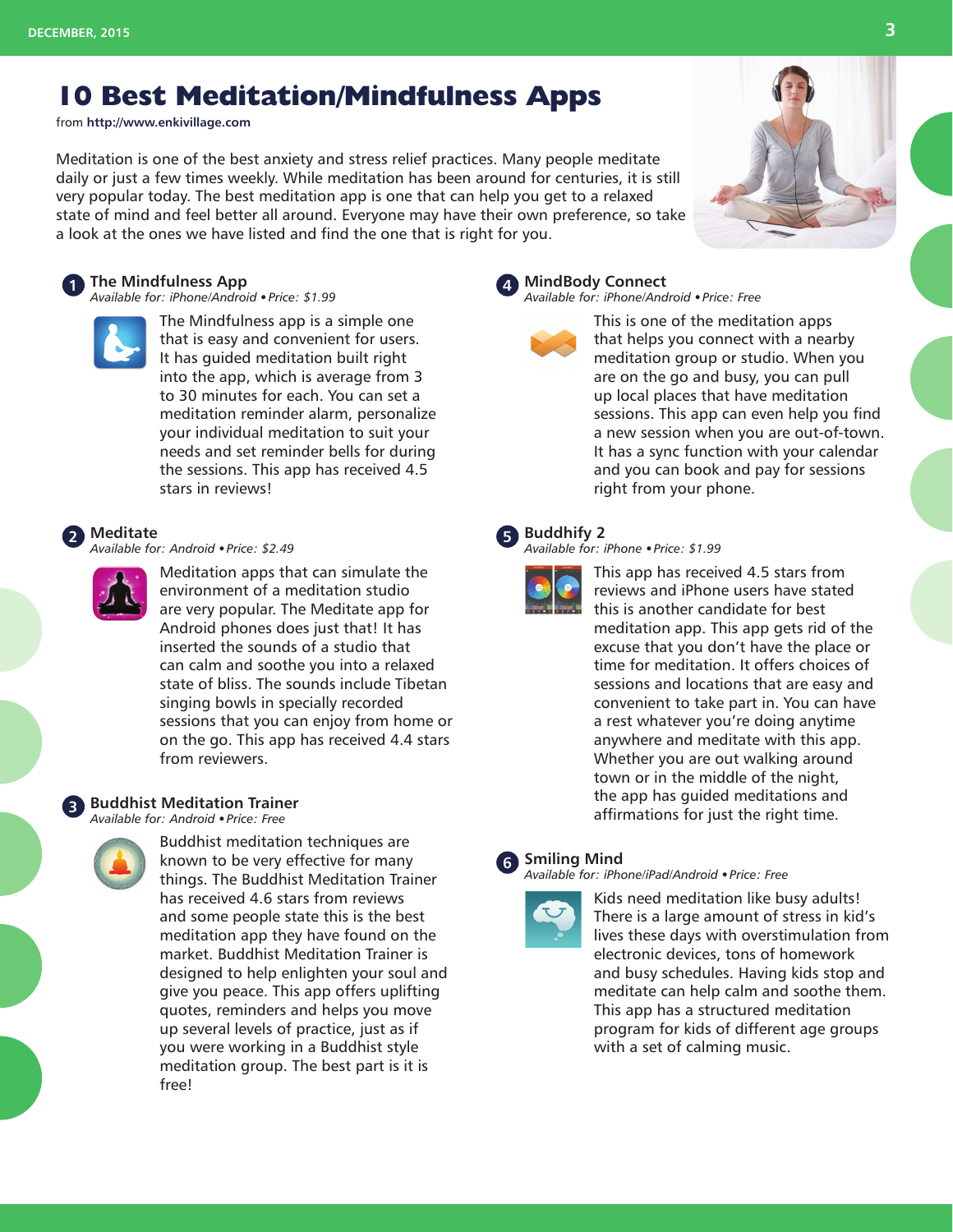#### **7 Calm** *Available for: iPhone/iPad • Price: Free*

This app has the "7 Steps of Calm" program. The program is accompanied with music and visual scenes, which helps you reach the ultimate state of relaxation in 2 to 20 minute. There great voice guides you through and reviewers state this is one of the top meditation apps on the market.

#### **8 Relax Melodies**

*Available for: iPhone/iPad/Android • Price: Free*



**calm** 

If you have your meditation routine down but need a little background music to help, Relax Melodies may be able to help. This app has a full library of music tracks designed for meditation and even some to help you sleep better. The app also has a timer and alarm you can set for either meditating or your mid-day power naps.

### **9 Headspace**

*Available for: iPhone/iPad/Android • Price: Free*



This app is specifically designed to get people meditating. Many people know the importance of taking a few minutes each day to close the mind and calm the soul for good all-around health and peace. This app helps them practice it. It was designed by a former Buddhist monk, Andy Puddicombe, who narrates each session with style and professionalism. He actually has quite a few fans who state that his voice is very soothing for meditation.

## **10 Omvana**

*Available for: iPhone • Price: Free*



Omvana is a favorite among meditation app users because it allows you to customize your meditation sessions. You can add any quotes, sounds and repetitive noises that fit your very own meditation style! The app has received 4.5 stars from reviewers and has its own mixing board that you can even create meditation music yourself. If other apps that have guided meditation, don't quite suit your style, this app allows you to record your own voice for your sessions.

# **A Primer on Coping (and Some Holiday Applications)**

Mark Dombeck, Ph.D.

I'm going to make what I think is a non-controversial statement. The holidays are a *pretty stressful time of the year.*

There are a lot of reasons why people get stressed out during the holidays. Some of these reasons are as follows:

- We put too much expectation on ourselves that we should be happy during the holidays. We compare ourselves to others around us and on the TV who seem like they are happier than we are and we feel badly. It's sort of acceptable to be unhappy at other times of the year, but during the holidays, it seems a special crime to be depressed.
- We have extra things to do above and beyond our normal schedule (for instance, traveling, going to parties, planning parties, decorating, buying and wrapping presents, etc.). As a consequence, our normal routines get out of whack and our coping resources (patience, sleep, money, and tolerance) are strained.
- We are expected to spend time with people who we may have very ambivalent feelings towards (e.g., our family members). The pressure to have had a happy family life in the past, and to have one now conflicts dramatically with the reality of our own sometimes sad and dysfunctional families.

Because this is a stressful time of the year, right now seems a good time for a discussion of Coping. I describe coping in two parts. Part 1 describes a way of thinking about coping that some psychologists have developed. Part 2 is about how to use this coping model to increase your understanding of the coping process at work in yourself and in the (sometimes pathetic, hostile, disordered, or otherwise ineffective) behavior of others.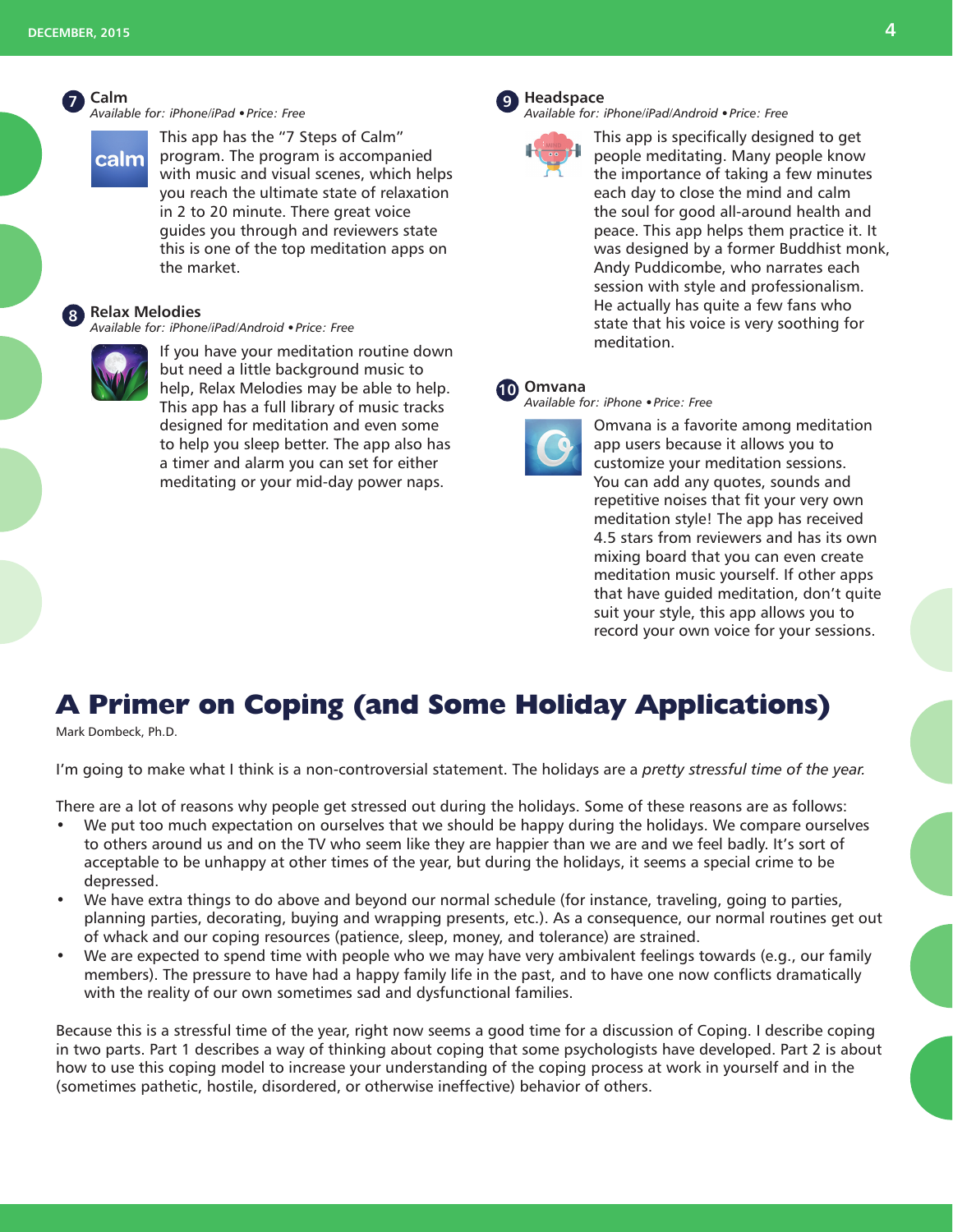## **Part I: A Psychological Analysis Of Coping**

Psychologists think of coping as something a person does when they are confronted with something stressful and they are trying to make the best of it. Coping, then, occurs in relation to a stressful event, and is an attempt to reduce stress.

Almost anything can qualify as a stressful event. An event is stressful if it knocks us off of an even keel and changes or challenges us. Stress can come from positive events as well as from negative ones. Losing a job or being yelled at by your spouse are well known negative forms of stress, but positive events such as getting married, or getting a promotion at work, (and yes—even Christmas) can also create stress—because they challenge us to act differently then we normally would.

At holiday time, many everyday things can become sources of stress for us, including hearing Christmas carols one too many times, listening to your uncle drone on at the dinner table, feeling jealous of people with more resources than yourself, worrying about how to handle the social pressure to eat dessert (or perhaps not having enough to eat in the first place), handling the anxiety of having to get a gift for someone who is hard to buy for, not wanting to be lectured to by family members who wonder why you haven't yet married/had kids/gotten a better job/gotten sober/ stayed on your meds/etc. Persons with mental disorders carry an added burden of additional stressors related to their conditions—including feeling ashamed of your diagnosis, forgetting to take your meds, wanting desperately to drink or drug even while you struggle with sobriety, and/or feeling that no one understands you, to name but a few.

# **Types of Coping**

At the most basic level, there are two orientations that a person can take to a stressful event as they try to reduce the stress they experience; They can **Approach** (go towards) the stressful event, or they can try to **Avoid** it (go away from it).

Approach and Avoidance are abstract concepts that may be best described through the use of concrete examples. So - let us set up a hypothetical (pretend) stressful holiday situation to serve as the illustration we need. Let us say that we have a friend who has just been yelled at by his spouse (perhaps for not having remembered to do some small but important holiday thing like buy gifts).

There are multiple different ways that our friend could react to his spouse's insult. For instance, our friend might do one of the following:

- 1. He could try to resolve the conflict with his spouse through calm discussion
- 2. He could fret and worry about being abandoned by his spouse
- 3. He could get really freaked out and start yelling back at his spouse
- 4. He could walk away from his spouse temporarily and short-circuit the conflict (taking a time-out)
- 5. He could stick his fingers in his ears, chant 'la, la, la!' and pretend as though the yelling did not happen
- 6. He could think about that Ohio State game he has a bet on.

In options 1-3, our friend demonstrates a variety of coping strategies that all involve **Approaching** the stressful situation and doing something with it. In options (1-Talk) and (3-Yell), our friend actually physically approaches his spouse and attempts to talk or yell. In option (2-Worry) our friend approaches his fear of abandonment and worries about that. Options 1-3 can be contrasted with options 4-6 which illustrate **Avoidant** coping attempts, both physically (option 4 where he actually walks away), and cognitively/thinking-wise (options 5 and 6 where he denies that anything is happening, or distracts himself by thinking about something else entirely).

# **What are the Best Coping Strategies?**

From the above example, you can see (hopefully) that within a range of possible ways to cope with a stressor, some are reasonable and might be expected to work out fairly well (Talking, Walking away for a short while), while others probably won't work as well to resolve the conflict (Worrying, Yelling, Denying, or Distracting oneself). We can sense that worrying and denying are going to be completely ineffectual—largely because they don't really address the problem of the angry spouse at all. The distraction strategy may be helpful if it stops worrying but it isn't going to help your friend address his angry spouse either. If your friend yells at his spouse it is possible he could find himself alone, creating more stress in an already stressful situation. In contrast to these other possible coping strategies, attempting to calmly talk out the problem engages the spouse, takes the problem seriously and decreases the amount of yelling and stress that is happening. Walking away from the stressful confrontation temporarily (taking a time-out) also can decrease the amount of stress as it interrupts the yelling. No one yells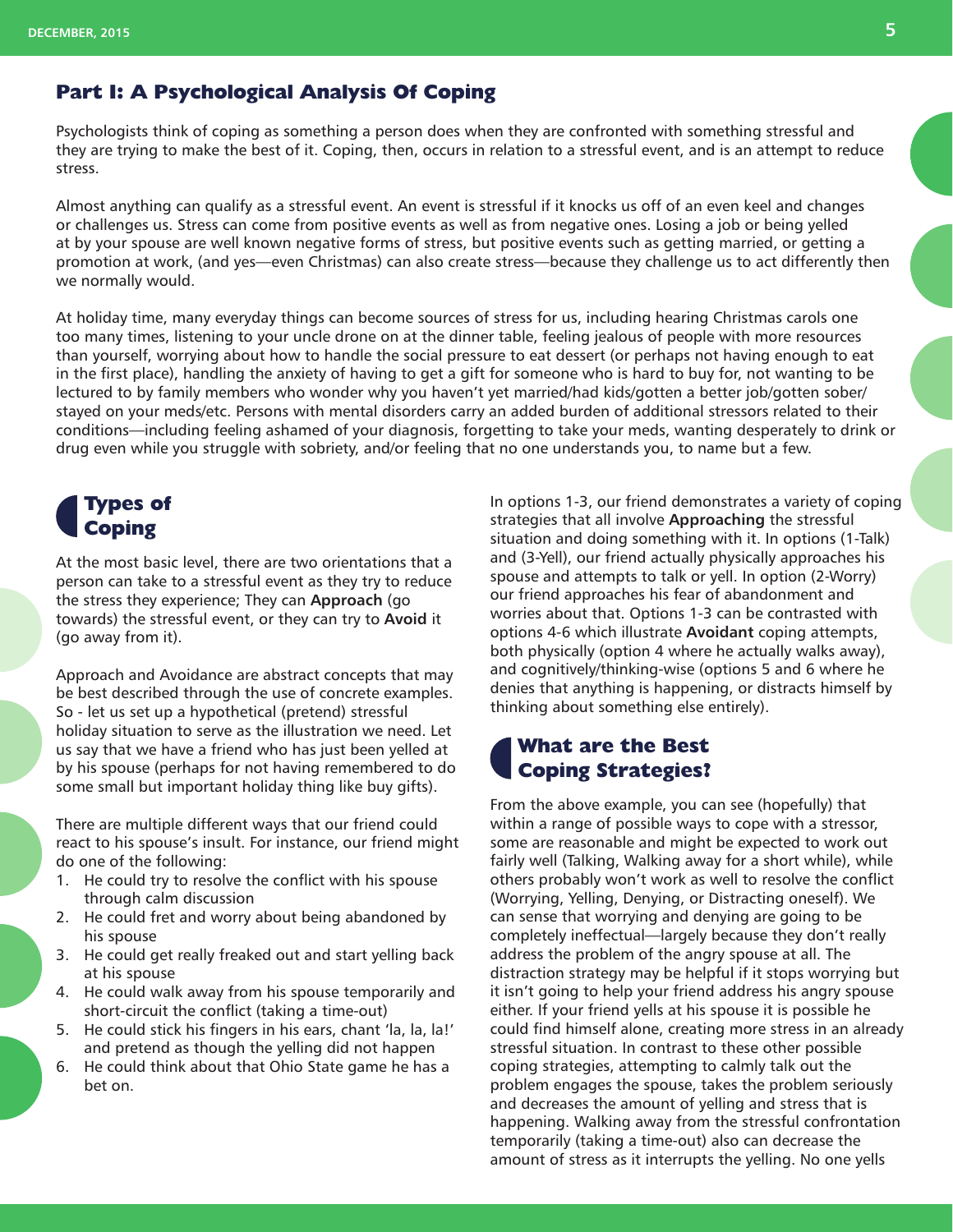when there is no one to yell at. Taking a time out will fail, however, if the person taking the time out *doesn't later come back and try to talk things out.*

| Coping<br><b>Strategy</b>                 | Orientation | <b>Effectiveness</b> | Why?                                                                   |
|-------------------------------------------|-------------|----------------------|------------------------------------------------------------------------|
| 1. Talk                                   | Approach    | Good                 | Addresses the problem<br>directly, calming                             |
| 2. Worry                                  | Approach    | Bad                  | Avoids addressing the<br>real problem                                  |
| 3. Yell                                   | Approach    | $So-So$              | Addresses the problem<br>directly, but risks<br>increasing the yelling |
| 4. Temporarily<br>Walk Away<br>(Time Out) | Avoidance   | Good                 | Addresses the problem<br>directly, short-circuits<br>velling           |
| 5. Denial                                 | Avoidance   | Bad                  | Avoids addressing the<br>real problem                                  |
| 6. Distraction                            | Avoidance   | $So-So$              | Avoids addressing the<br>real problem                                  |

Note that the two best strategies for managing this stress (talking the problem out, and walking away for a while: otherwise known as taking a time-out) are *different in their orientation.* Talking it out is an Approach strategy,

while walking away is an Avoidance strategy. The goodness of a coping strategy is not based on whether it is about avoiding or approaching the stressor, but rather on how directly it engages the problem and how well it is able to decrease stress and tension.

## **Characteristics of Good (Healthy, Effective) Coping**

Having said all of this, I'll suggest a few characteristics of what good coping looks like.

- Good coping **directly engages the stressful situation** and does not retreat into memory or approach into fantasy or worry. Psychologists sometimes call this direct engagement style of coping, 'task-focused'. There is no single best way to cope.
- Good coping is **flexible,** and does not rely on any single fixed way of approaching stressful situations. It may approach or avoid stressful situations as it needs to.

## **Part 2: How to use this Information about Coping**

"Okay Doc, we've read what you've put down here and we now have some ideas about coping. But what good are they? How do we use this information to help ourselves cope better with our stress and the stress of those around us this holiday season and beyond?"

Knowing what coping is about, what it tries to accomplish, what it says about the human condition, and what kinds of coping strategies work and don't work can help you to accomplish many good things:

## **Coping Knowledge can Help You to Understand Your Own Coping Style**

Although most people are capable of coping in a variety of ways, each of us tends to pick out one or two coping strategies that feel 'normal' to us. We develop these 'normal' coping styles based on our genetics (how quick to anger we are, how easy it is for us to put our feelings into words), and from our families and relationships (childhood to present day). When we get stressed out, we tend to use these 'normal' coping strategies first (as they seem most natural to us). Knowing about coping can help you to identify what your one or two most natural ways of coping are. Take some time now (if you have some to spare) to think about what your preferred methods of coping are.

- Are you someone who approaches stress or who avoids it.
- Are you flexible in how you cope or do you always do the same thing.
- Do you Talk? Yell?, Take Time-Outs, Distract yourself, engage in Denial?

What do you do?

## **Coping Knowledge can Suggest New, Better Ways to Cope**

Once you have some idea of what you typically do when stressed, you can use what you've learned here to think about how well your 'normal' coping style works for you. For example, if you are someone who is quick to anger, it may seem second nature to you to yell at other people when you are stressed. During this holiday you may find yourself spending time with the family, yelling away. But think about it for a minute. Does your urge to yell at others who frustrate you really decrease your stress??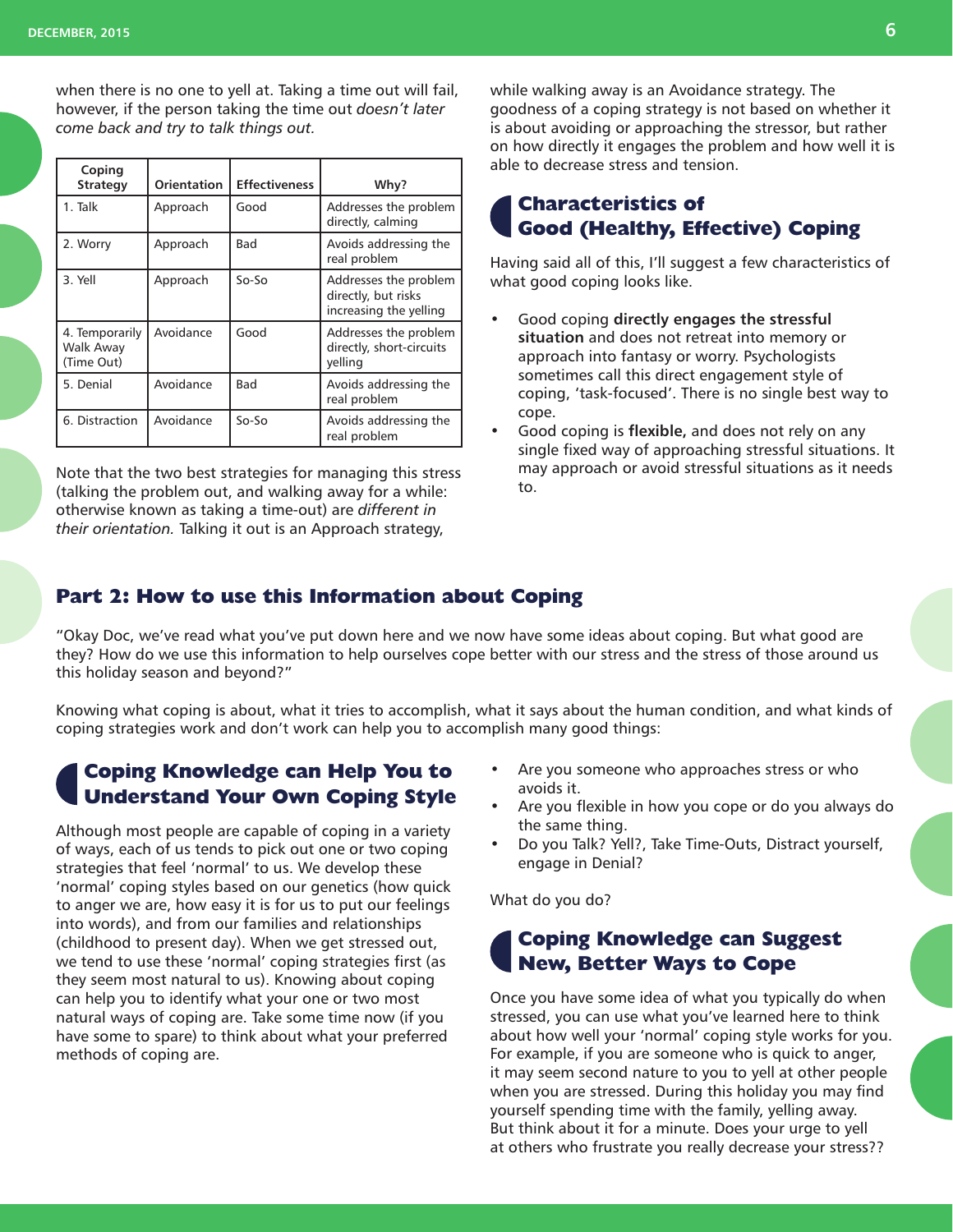Might there be better ways to cope then yelling? Ways that actually reduce anger rather than spread it around? (Hint: Yes - such better ways do exist!).

You are never too old or too genetically inclined to learn better ways of coping. Realizing that you don't cope well and might benefit from learning better, more healthy ways of coping is more than half the battle. Once you understand that better, more direct, more effective ways of coping are available to you, you can start learning them, either on your own, or with the help of a friend, advisor or therapist. You can expect that these new coping strategies will feel odd or strange at first. With time, however, you will find that you grow into them and they seem more 'normal'.

You will probably find that the best (e.g., most effective at reducing your total stress) methods of coping tend to be those that are direct and 'task-focused'. Practice talking about your feelings, asserting your needs, asking for what you want, and using time-outs (temporary escapes from stressful interactions) as needed. And try to yell, procrastinate, and escape into fantasy or symptoms less often.

## **Forgive Yourself for Not Being Perfect**

Even if you can see that your own normal coping methods increase stress more than they reduce it, it doesn't mean that it will be easy to change yourself. It is just a difficult thing to change how you cope with stress. In particular, persons with mental illnesses often have a difficult time changing how they cope as aspects of their mental illnesses make it difficult for them to respond flexibly. For example, it is a symptom of depression to withdraw from others when stressed. It is also a symptom of depression to be stressed in the first place (to be tuned into the negativity of the world is a very stressing thing!). The prolonged social avoidance displayed by many depressed persons is not a healthy coping strategy; it leads to increased stress and decreased reality testing (who is there to challenge your distorted negative thinking if you've isolated yourself?). And yet - it seems somehow 'wrong' for the depressed person to be with others, even though it is much healthier for them to do so.

If you recognize yourself as someone who 'by nature' just tends to cope in self-destructive or ineffective ways, please give yourself one special and very precious holiday gift of forgiveness. Use your new knowledge of the coping process as the basis for forgiving yourself for not

being perfect. It is okay to not be perfect. No one in this world is perfect. One central message of coping theory is that—we're all (saints and sinners alike) just trying to get by. Even self-destructive coping (cutting, drug abuse, refusing to take needed medicine, etc.) is still coping an attempt to make stress and pain go away. The way I see it, there is no shame in ineffective coping—only in believing that no positive change to better ways of coping is possible for you.

If you are someone who feels ashamed at the way you have come to cope with the stresses of the world, please forgive yourself (or find someone who will forgive you; a religious figure, a friend, a parent, whatever will release you from shame). Start seeking new ways of healthier coping (through therapy, education, rehabilitation, psychiatry, marital counseling, or other healthy ways of changing yourself).

## **Forgive Others for Not Being Perfect**

Finally, knowing about coping can be a basis for you to have a new perspective—a better understanding—of how your family and friends, cope with the pressures of their lives and with the stress of the holiday. If, for example, you can understand another's anger or yelling or avoidance or ineffective ways of handling situations for what it is—a failure to handle a stressful situation well—you are more likely to be able to forgive them for being basically just another clueless human being. The more you understand that most crazy, annoying behavior is just a byproduct of people trying to cope (and not doing too well at it), the better prepared you can to not let *their* crazy behavior get under your skin and spoil your own coping. If you understand exactly *why* the other guy is flipping out you can laugh at it all rather than take it on personally.

If while at a family or work or therapy or 12-step related gathering you recognize yourself or someone around you trying unsuccessfully and annoyingly to cope with holiday stress and you manage to not get upset about it, then this essay will have succeeded.

Peaceful Holidays to all.